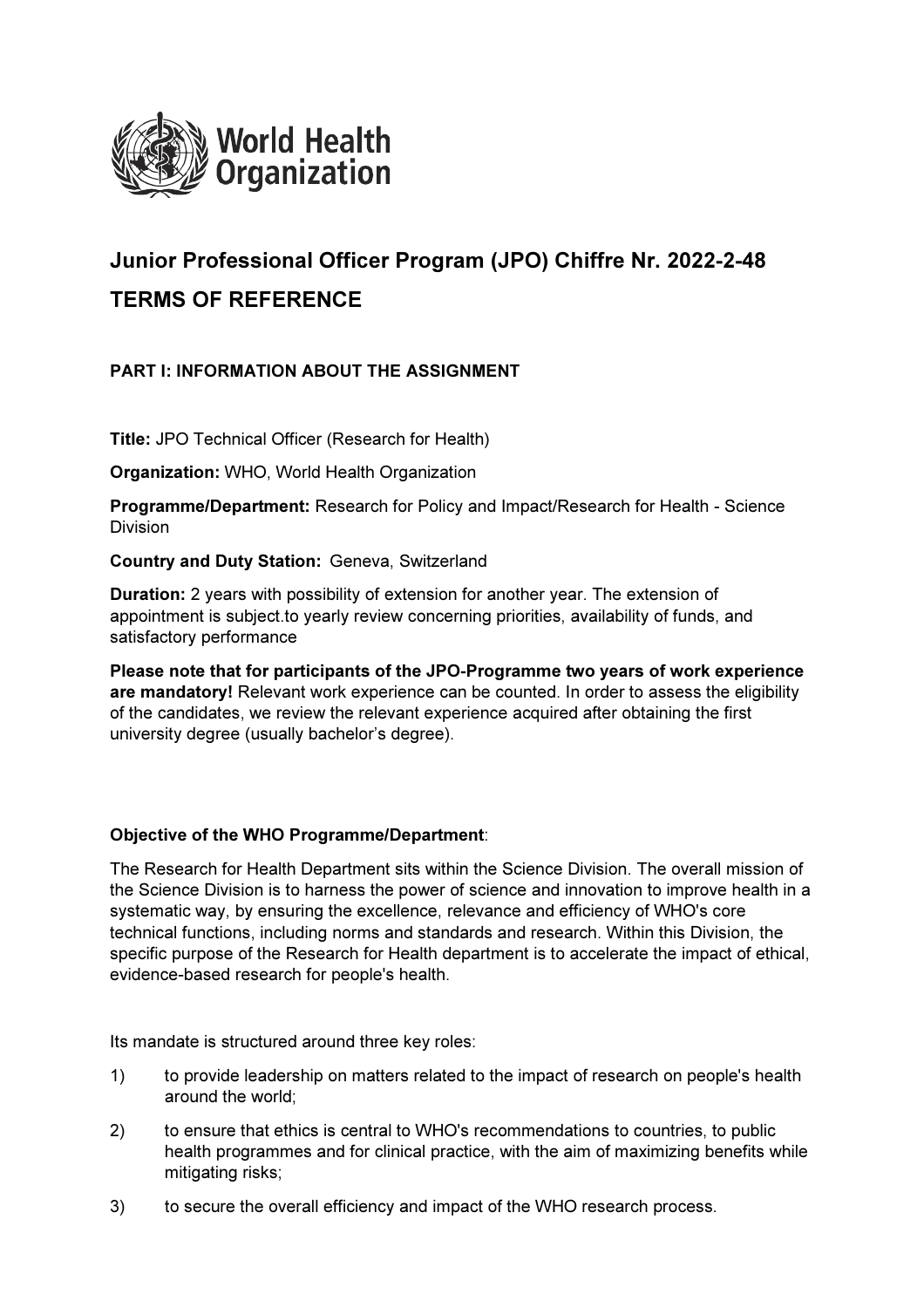The Research for Health Department is made up of three units:

- (1) Emerging technologies, research prioritization & support,
- (2) Health ethics & governance, and
- (3) Evidence to policy and impact.

The Evidence to Policy and Impact Unit aims to strengthen the regular use of context-specific research evidence in policy and practice to catalyse the implementation of the 13th General Programme of Work. In view of contributing to accelerating the achievement of WHO's 'Triple Billion Goals' and the 2030 Agenda for Sustainable Development, the unit covers the following two major functions:

- Country-oriented policy and scaling options to translate research and innovation to impact
- Leadership on policies in research to ensure access and scale-up

The above two functions will be coordinated through an end-to-end delivery process for the 3 levels of WHO.

'The 'triple billion goals' include: 1 billion more people benefitting from universal health coverage, 1 billion people more people better protected from health emergencies, and 1 billion more people enjoying better health and wellbeing, respectively.

## Assignment Summary:

The Junior Professional Officer (JPO) will provide technical support to the Unit Evidence to Policy and Impact in developing and implementing activities related to promoting evidenceinformed policy and practice both within the Organization and at Member State level. The responsibilities play a critical role in fostering and facilitating a systems approach in view of building and institutionalizing capacities to formulate and scale-up sound, evidence-informed health policies and programmes. This includes the provision of technical assistance, as well as contributing to the development and dissemination of new tools, guidance and standards that aim to ensure a functional interface between research and decision-making.

## Duties, Responsibilities and Output expectations

The JPO will be assigned the following tasks:

- Support the conducting and publishing of scoping reviews on existing knowledge translation frameworks and tools to support the identification and development of new mechanisms for translating evidence into policy and practice to foster impact at country level;
- Collect and disseminate good practices and lessons learned from national, regional and international activities connecting research to policy and practice, and establish a comprehensive repository that is easily accessible to Member States and regularly updated;
- Prepare and assist in carrying out research-to-policy country assessments, and support the publication and dissemination of such products;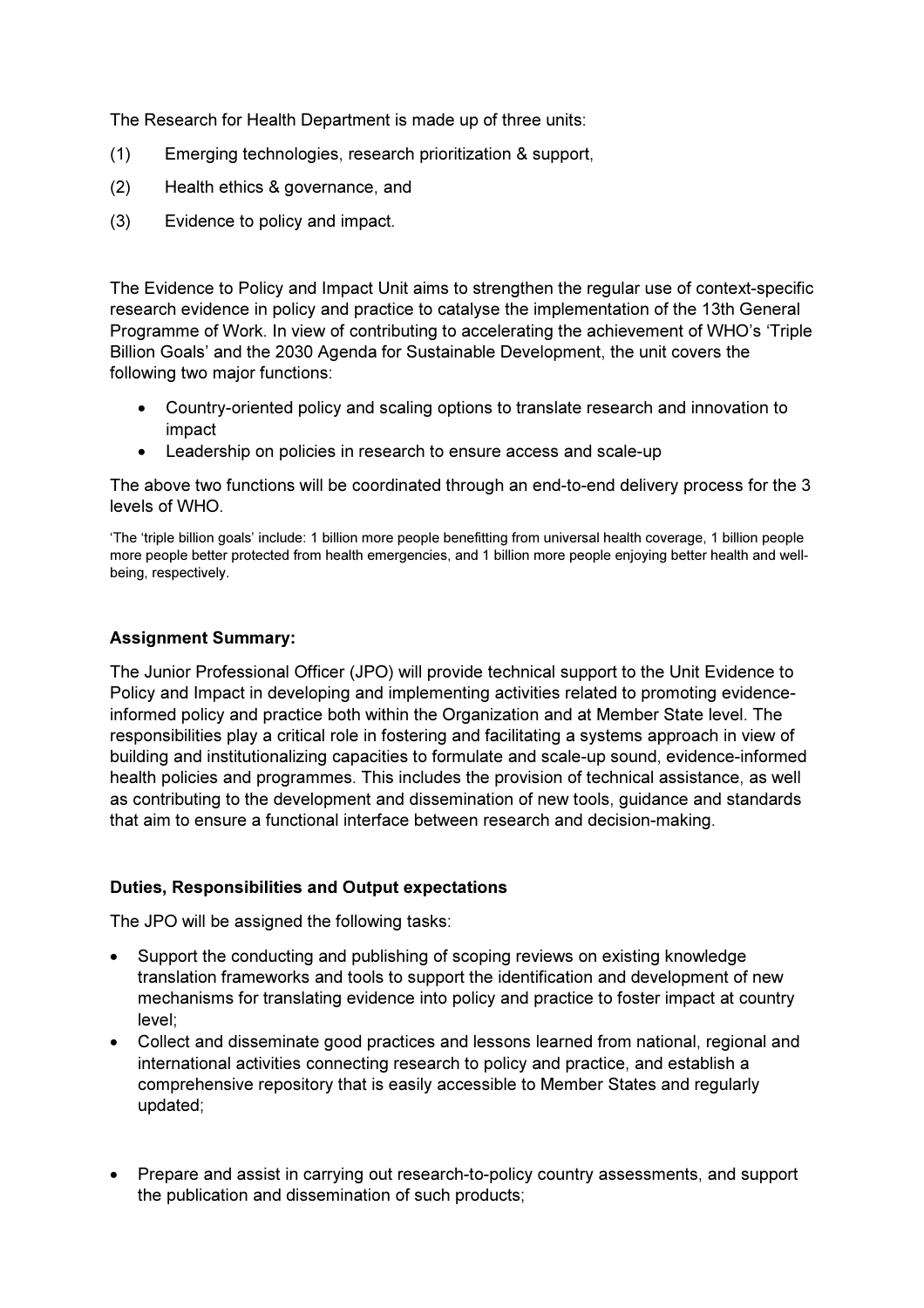- Contribute to the conceptualization, organization and co-facilitation of WHO Regional Advisor and other expert meetings in view of enhancing the exchange of experiences, identification of knowledge translation needs and development of new innovative approaches;
- Contribute to the establishment and coordination of a global network of WHO collaborating centres and other institutional knowledge brokers and stakeholders, including funders and the media, to support the generation, use and uptake of evidence for policy-making;
- Develop and implement a communications and advocacy strategy aiming to build strong and collaborative relationships within the international stakeholders, including media, funding agencies and government relations, and raise awareness and catalyse a climate of change, favourable to evidence-informed health policy-making; and
- Any other duties as assigned by the supervisor.

# Supervisor:

Unit Head, Research for Policy and Impact (1st level)

Director, Research for Health (2nd level)

# PART II: CANDIDATE PROFILE

## Qualifications and Experience:

#### Education:

Minimum: Master's degree in public health, implementation research/ health systems research, political or social sciences, international relations or public affairs.

#### Work experience:

Minimum: Two years of experience in international public health/health systems policymaking, and/or health system research.

Desirable: International work experience, in particular in low- and middle-income countries. Work experience in research-to- policy engagements, health systems political outreach, facilitation, policy, capacity building and/or communication.

## Skills required for the assignment:

Excellent knowledge of international public health/health systems policy and/or research in international public health/health systems policy.

Excellent knowledge of English (spoken and written). Solid skills in communications, advocacy and networking.

Working knowledge in another UN language and experience in conducing systematic reviews would be an advantage.